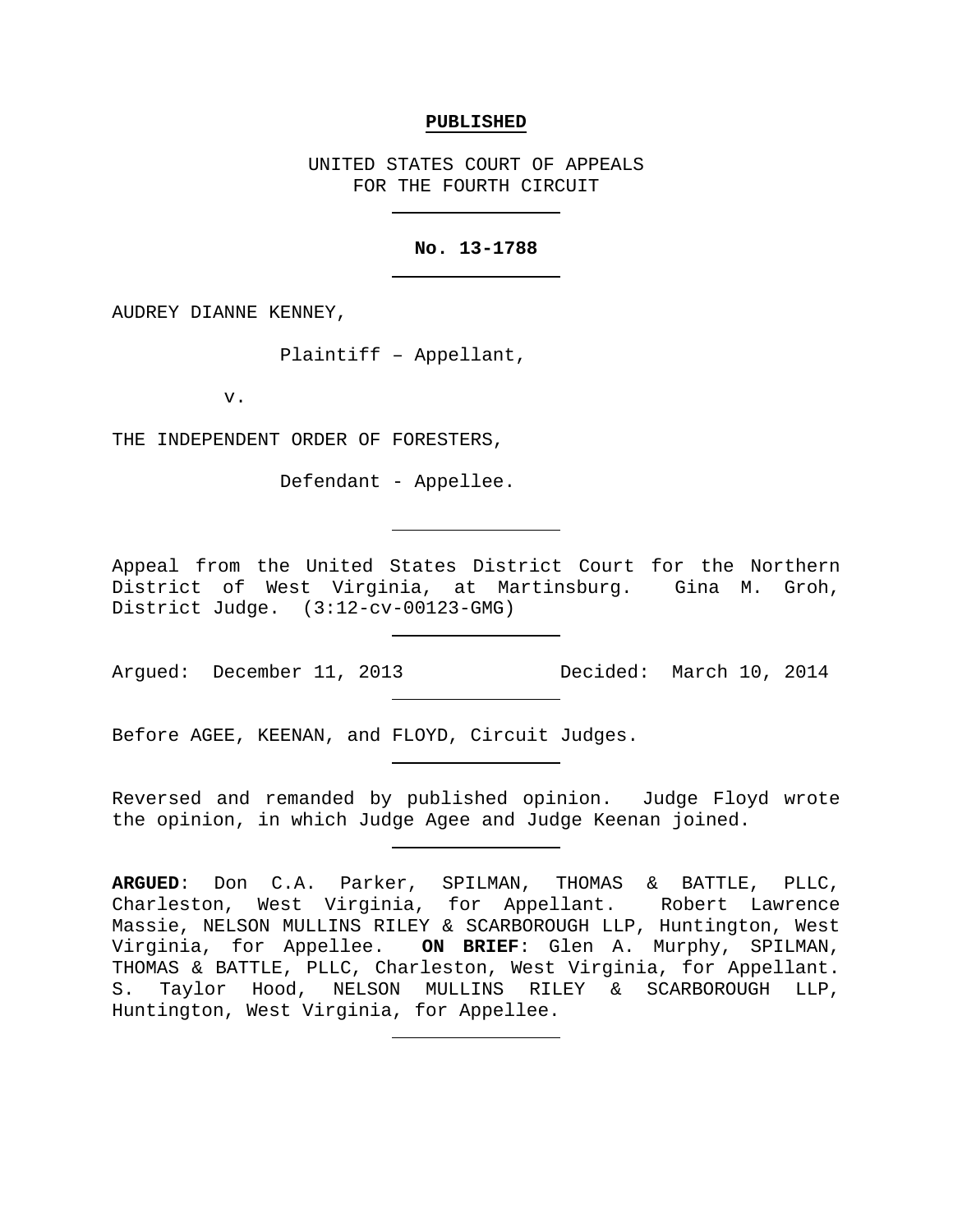FLOYD, Circuit Judge:

Ĩ

At least three times during the past two decades, federal courts in our Circuit have called upon West Virginia's highest court to answer certified questions regarding the West Virginia Unfair Trade Practices Act (WVUTPA). Each time, the Supreme Court of Appeals of West Virginia determined that actions pursuant to the WVUTPA sound in tort and not in contract. Taylor v. Nationwide Mut. Ins. Co., 589 S.E.2d 55 (W. Va. 2003); Wilt v. State Auto. Mut. Ins. Co., 506 S.E.2d 608 (W. Va. 1998); Poling v. Motorists Mut. Ins. Co., 450 S.E.2d 635 (W. Va. [1](#page-1-0)994).<sup>1</sup> This Court, too, has decided a case under that same framework, albeit in an unpublished opinion. Yost v. Travelers Ins. Co., 181 F.3d 95 (4th Cir. 1999) (unpublished table decision). In view of the want of published authority from this Court and the frequency with which the WVUTPA is litigated in federal court, we take this opportunity to clarify the law for district courts, unless and until the Supreme Court of Appeals of West Virginia rules to the contrary.

For the reasons that follow, we hold that actions brought pursuant to the WVUTPA sound in tort and not in contract. We further hold that West Virginia law governs the underlying

<span id="page-1-0"></span> $1$  Each of the cited cases were before the Supreme Court of Appeals of West Virginia on certification from the U.S. District Court for the Northern District of West Virginia.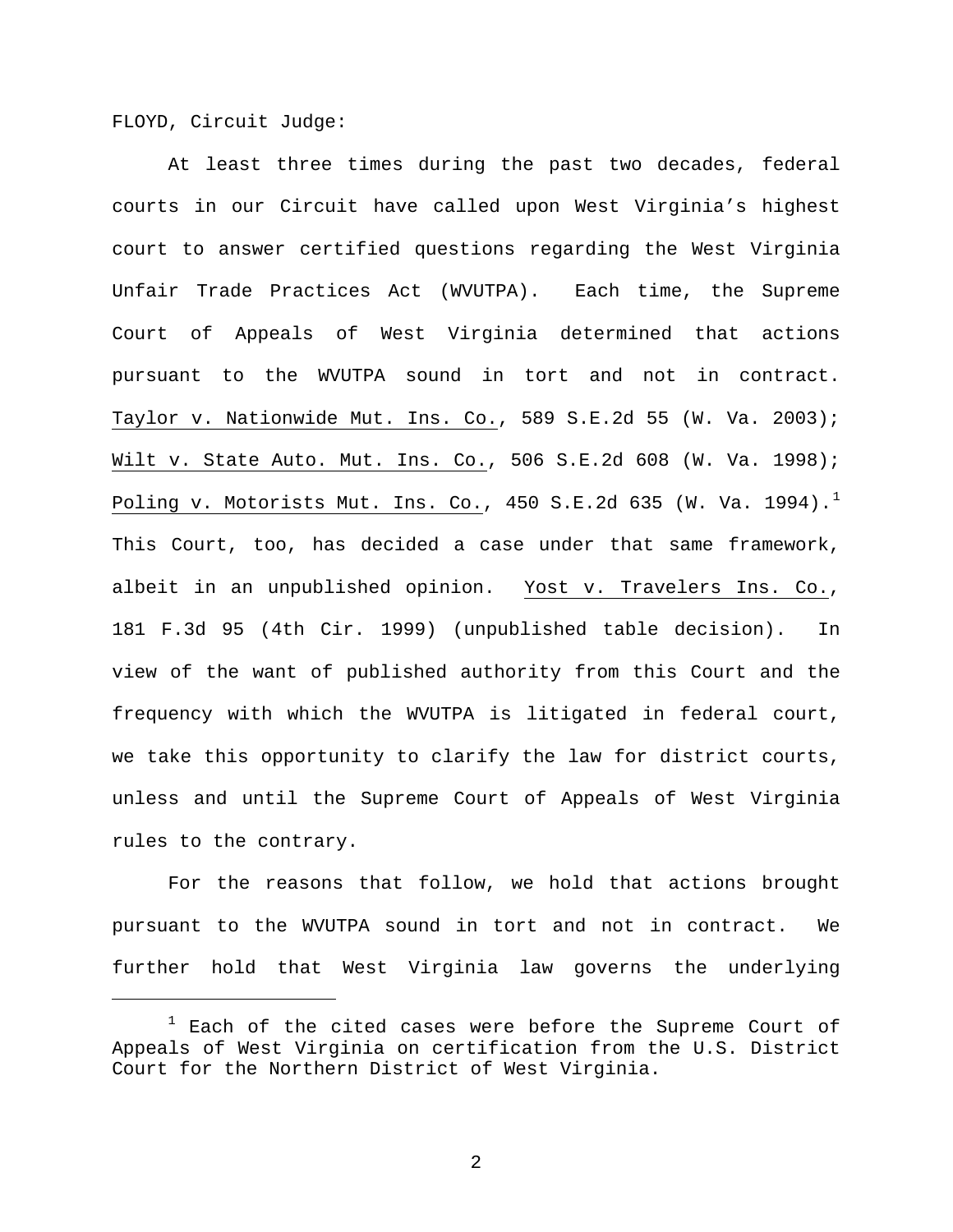lawsuit and that the complaint states a claim upon which relief can be granted. Accordingly, we reverse the district court's dismissal of the complaint and remand for further proceedings.

I.

Audrey Kenney's husband, Ronald Kenney, passed away on September 19, 2011, leaving Mrs. Kenney as the sole beneficiary of a life-insurance policy (the "policy") issued by The Independent Order of Foresters (IOF), a Canadian corporation. At the time of Mr. Kenney's passing in 2011, the Kenneys were residents of West Virginia and had resided there since 2003. At the time that IOF issued the policy to Mr. Kenney in 1984, however, the Kenneys resided in Virginia. The policy contains a choice-of-law provision that states as follows: "The rights or obligations of the member or anyone rightfully claiming under this certificate will be governed by the laws of the State in which this certificate is delivered."

On September 21, 2011, Mrs. Kenney filed a claim with IOF to collect the policy benefits, which she believed to be \$130,000; IOF, however, responded that the policy was worth only \$80,000. In fact, although the policy was worth only \$80,000 when Mr. Kenney took out the policy in 1984, Mr. Kenney subsequently applied for and received a \$50,000 increase in coverage in 1994.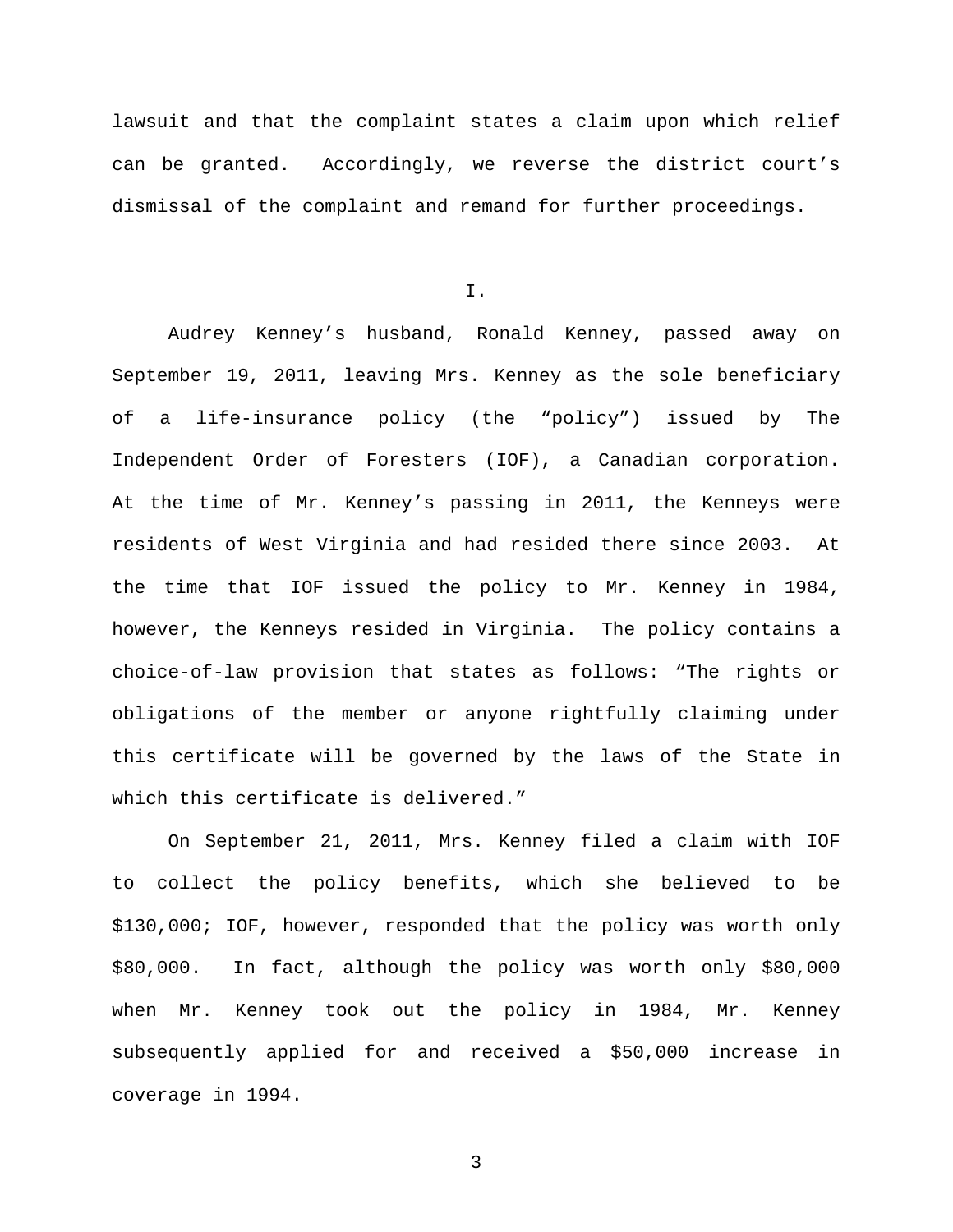When IOF refused to pay \$130,000 to Mrs. Kenney, she filed a complaint with the West Virginia Office of the Insurance Commissioner (the "Commissioner") on November 1, 2011. IOF responded to Mrs. Kenney's complaint on or around December 7, 2011, and maintained that the policy was worth only \$80,000. On June 27, 2012, the Commissioner scheduled an administrative hearing to be held on August 1, 2012, regarding Mrs. Kenney's claim. Then, on July 20, 2012—nearly ten months after Mrs. Kenney first contacted IOF and just twelve days before the administrative hearing was scheduled to take place—IOF reversed course and agreed to pay \$130,000 to Mrs. Kenney. Without further explanation, IOF provided the following reasoning for the sudden departure from its prior position on Mrs. Kenney's claim: "There are some inconsistencies within the file that lead us to the conclusion that Mr. Kenney would have assumed the face amount of the insurance certificate . . . at the increased coverage amount of \$130,000. Based on this information, we will honour the death claim for that amount."<sup>[2](#page-3-0)</sup> In its brief on appeal, IOF now reveals that Mr. Kenney allegedly "failed to

Ξ

<span id="page-3-0"></span> $2$  We quote from Mrs. Kenney's opening brief and not the original letter sent from IOF to Mrs. Kenney, as it appears that the letter was not included in the Joint Appendix. In answering Mrs. Kenney's complaint—which recites an only slightly different version of the IOF letter quoted above—IOF did not deny the contents of the letter as set forth by Mrs. Kenney, but instead stated that "the letter referenced speaks for itself."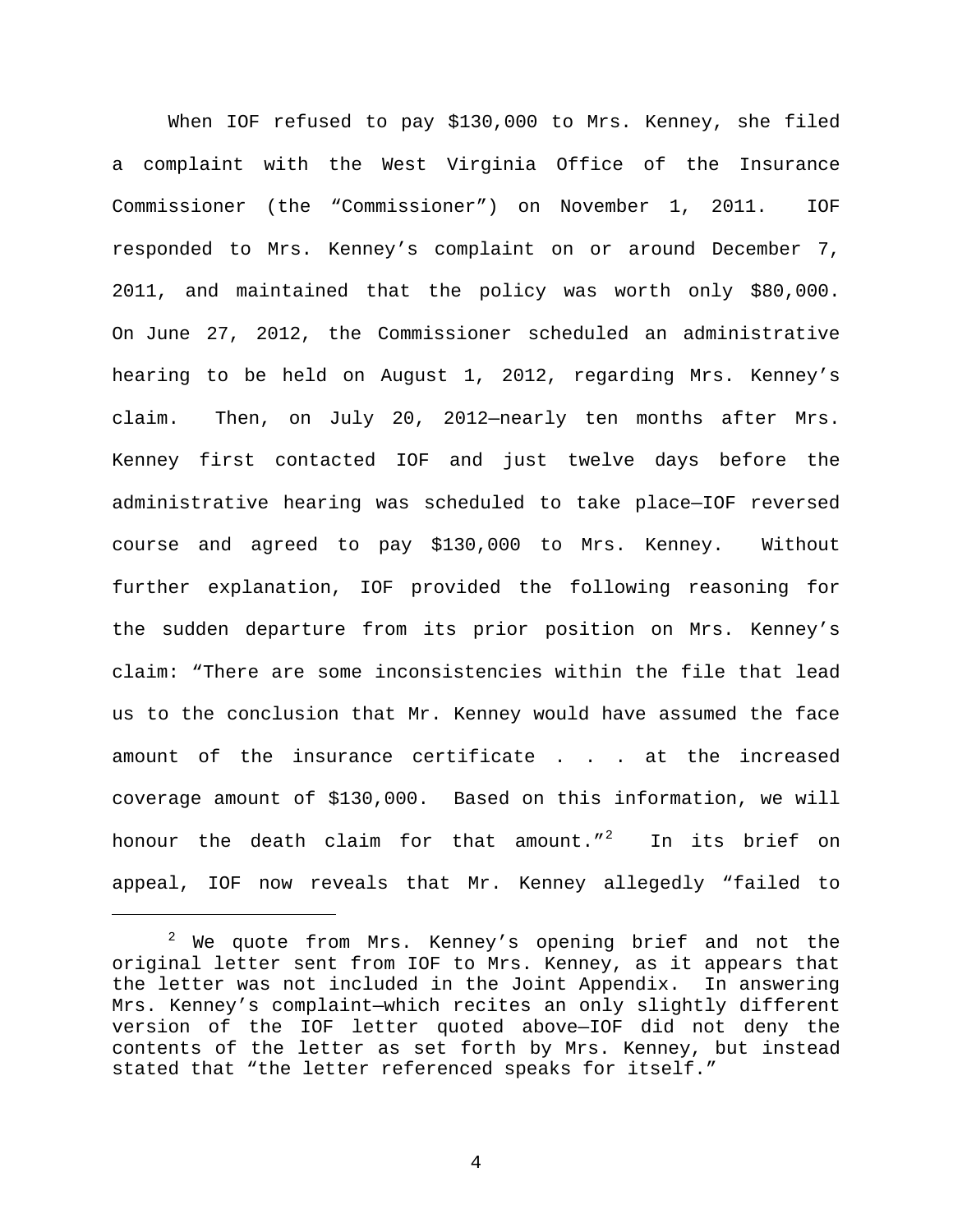sign and return the offer form before its expiration date," and thus the offer for the increase in coverage had lapsed. This explanation, however, was never provided to Mrs. Kenney during the nearly year-long period that she was denied the benefit of the increased coverage.

Mrs. Kenney sued IOF in West Virginia state court on September 19, 2012, pursuant to the WVUTPA. Specifically, Mrs. Kenney acknowledged in her complaint that she "substantially prevailed in obtaining the coverage to which she was always lawfully entitled"; she alleged, however, that IOF's "conduct . . . in connection with its handling" of her claim constituted an unlawful settlement practice prohibited by the WVUTPA. See, e.g., W. Va. Code  $\S$  33-11-4(9)(f) (unlawful to "[n]ot attempt[] in good faith to effectuate prompt, fair and equitable settlements of claims in which liability has become reasonably clear"). IOF removed the case to the district court below and thereafter moved to dismiss for failure to state a claim upon which relief can be granted. The district court granted IOF's motion to dismiss and Mrs. Kenney appealed. $^3$  $^3$  This Court has jurisdiction pursuant to 28 U.S.C. § 1291.

Ĩ

<span id="page-4-0"></span><sup>3</sup> Prior to appealing, Mrs. Kenny moved pursuant to Federal Rules of Civil Procedure 59 and 60 to, inter alia, correct certain factual inaccuracies recited by the district court in the memorandum opinion granting IOF's motion to dismiss. These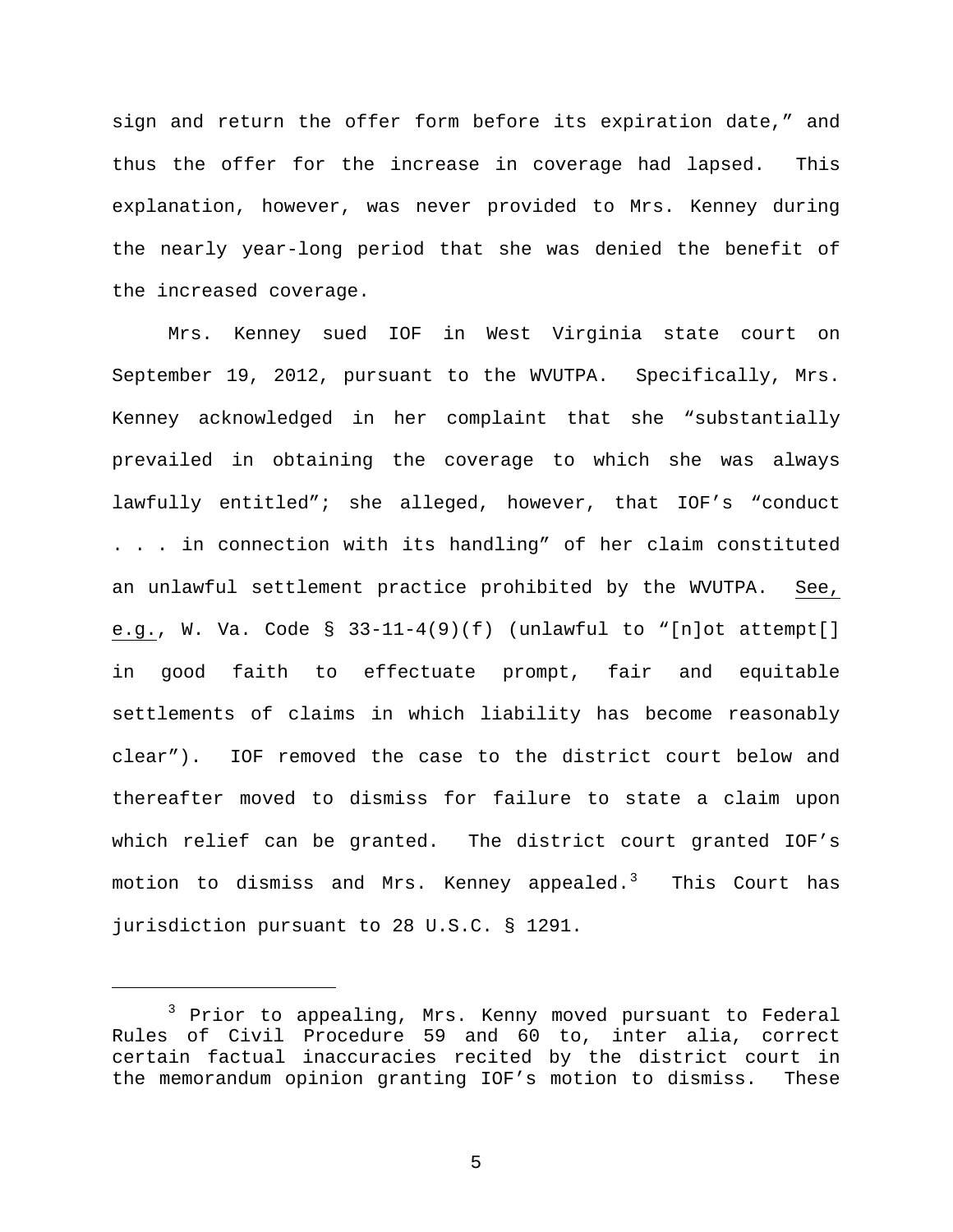This appeal presents three issues that we must address in series. First, whether Mrs. Kenney's lawsuit pursuant to the WVUTPA sounds in tort or in contract. In re Bankers Trust Co., 752 F.2d 874, 881 (3d Cir. 1984) ("The initial step in any choice of law analysis involves the characterization of the subject matter of or the issues in the case (e.g., tort or contract) and of the nature of each issue and whether it raises a problem of procedural or substantive law." (citing E. Scoles & P. Hay, Conflict of Laws 50–51 (1984)). Second, whether West Virginia law or Virginia law governs the outcome of the suit pursuant to West Virginia's choice-of-law rules. See Acme Circus Operating Co. v. Kuperstock, 711 F.2d 1538, 1540 (11th Cir. 1983). And finally, whether the complaint's factual allegations sufficiently state a claim upon which relief can be granted. This Court reviews de novo the district court's dismissal of a complaint for failure to state a claim pursuant

Ĩ

inaccuracies pertained primarily to the length of time that the Kenneys resided in West Virginia prior to Mr. Kenney's passing. The district court granted Mrs. Kenney's motion and subsequently issued an amended memorandum opinion and order that dismissed Mrs. Kenney's complaint. This amended memorandum and order is the order on appeal, and it contains the same substantive legal reasoning for dismissal as the district court's first order granting IOF's motion to dismiss.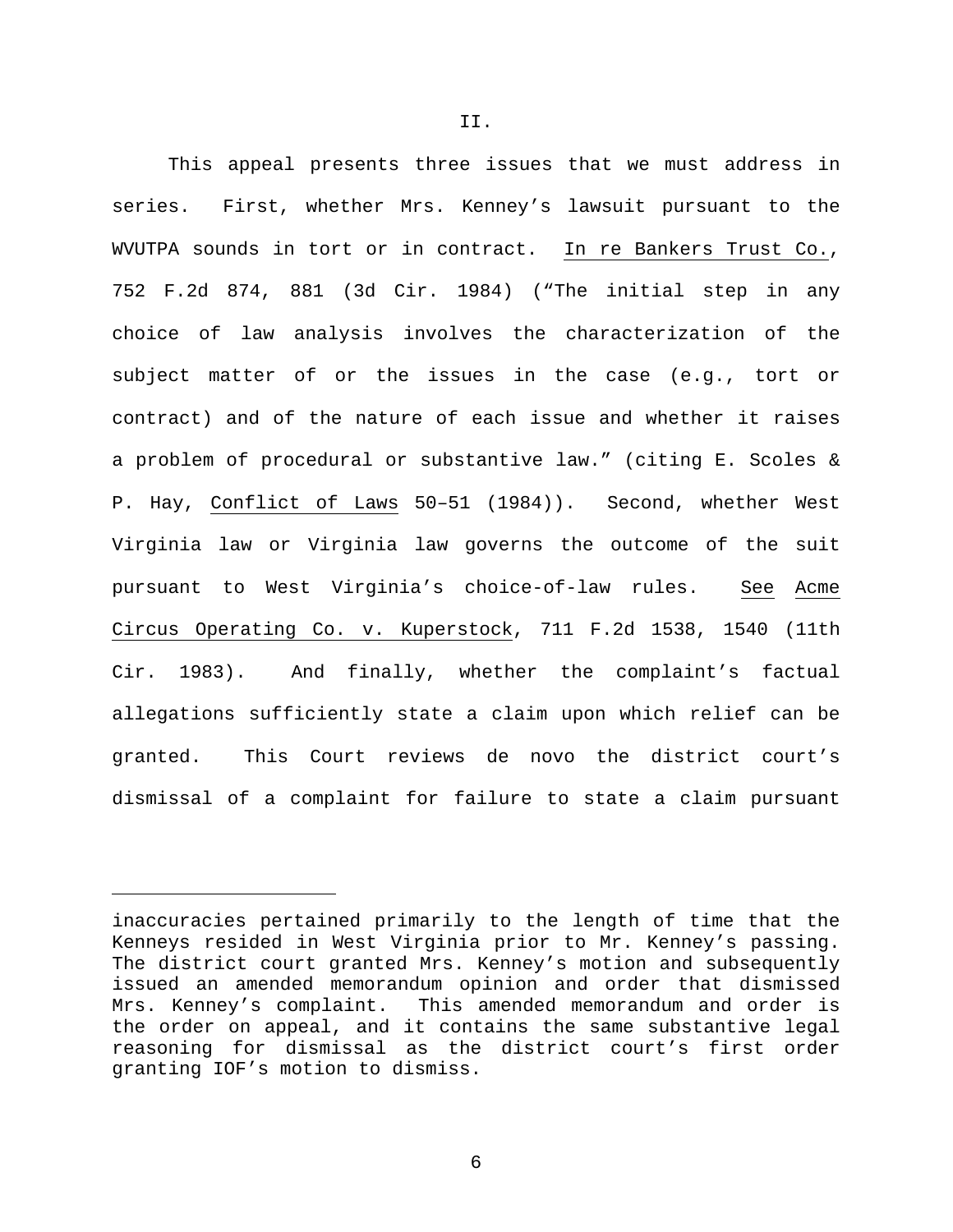to Federal Rule of Civil Procedure 12(b)(6). Ballard v. Bank of Am., N.A., 734 F.3d 308, 310 (4th Cir. 2013).

### A.

When hearing a case on appeal for which federal subject matter jurisdiction was proper in the district court pursuant to 28 U.S.C. § 1332 (diversity jurisdiction), this Court applies the choice-of-law rules of the state of the district court below, Volvo Constr. Equip. N. Am., Inc. v. CLM Equip. Co., 386 F.3d 581, 599–600 (4th Cir. 2004)—in this case, West Virginia. The proper choice-of-law analysis in West Virginia varies depending on how a claim is characterized, e.g., as a tort claim or as a contract claim. Choice of law in contracts cases is governed by the rule of lex loci contractus, see Johnson v. Neal, 418 S.E.2d 349, 351–52 (W. Va. 1992), and choice of law in torts cases is generally governed by the rule of lex loci delicti, see Vest v. St. Albans Psychiatric Hosp., Inc., 387 SE.2d 282, 283 (W. Va. 1989).

The district court did not take a position on whether Mrs. Kenney's WVUTPA claim sounds in tort or in contract because it concluded that Virginia law applied in either case. Similarly, IOF contends that characterization of the WVUTPA claim as either a tort claim or a contract claim is "wholly irrelevant" because "the result is the same under both analyses." Because we are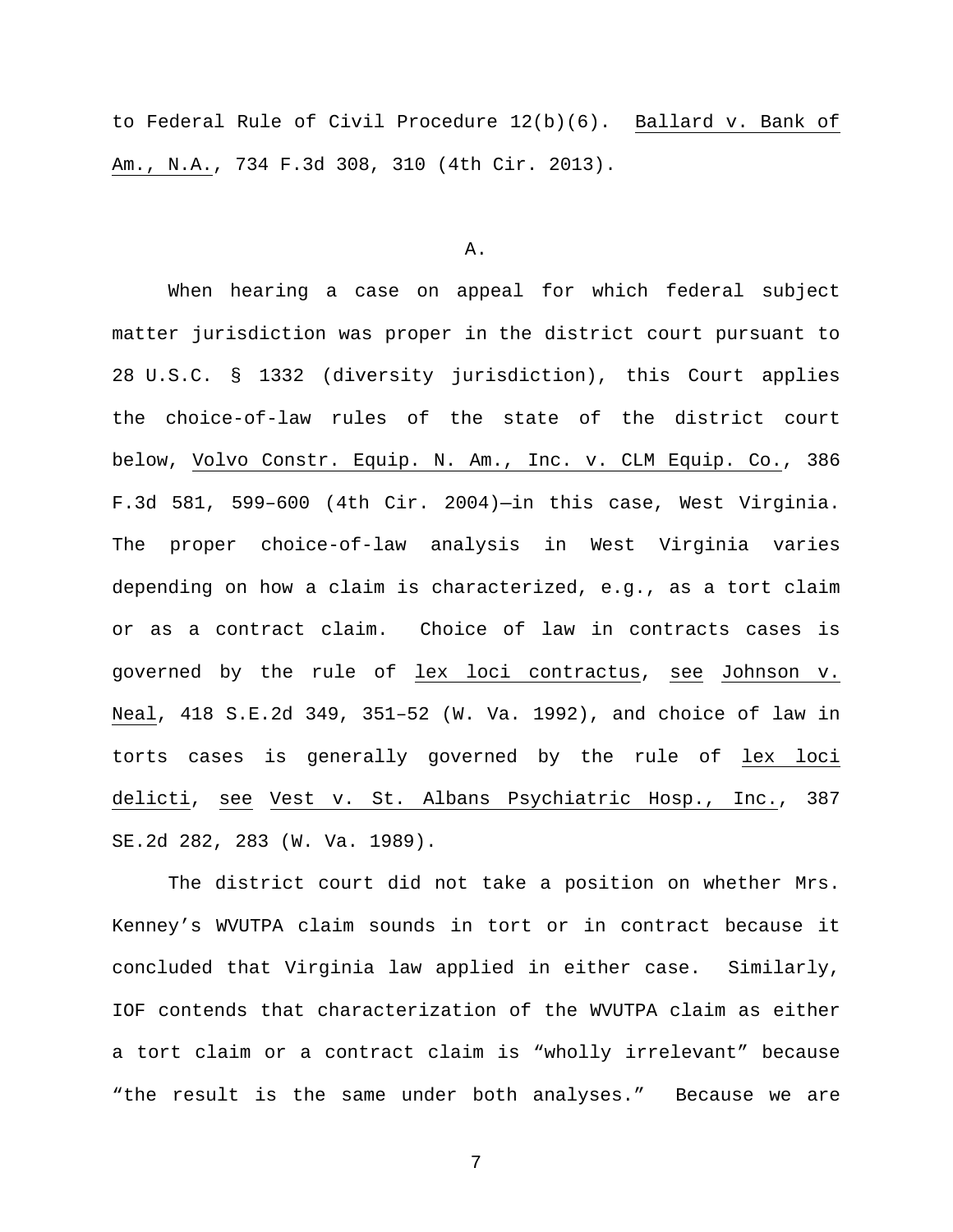firm in our conviction that Mrs. Kenney's WVUTPA claim sounds in tort, as explained in detail below, it is unnecessary to conduct a contracts analysis. That being said, we are reluctant to agree with IOF that the applicable law would be the same under both analyses based on the choice-of-law provision contained within the policy.

IOF cites to several nonbinding federal cases that are split as to whether WVUTPA claims are properly characterized as contract or tort claims. See, e.g., Yost, 181 F.3d 95 (stating that duties arising under the WVUTPA are "quasi-tort, extracontractual," but applying choice-of-law analysis for a tort claim); Pen Coal Corp. v. William H. McGee & Co., 903 F. Supp. 980, 983 (S.D. W. Va. 1995) (characterizing bad-faith and WVUTPA claims as "part-contract and part-tort," but applying choice-oflaw analysis for a contract claim). Mrs. Kenney, on the other hand, cites to West Virginia state cases for the proposition that WVUTPA claims sound in tort. See, e.g., Wilt, 506 S.E.2d at 609 (characterizing a violation of the WVUTPA as "tortious conduct" (quoting Poling, 450 S.E.2d at 638) (internal quotation marks omitted)). Although Mrs. Kenney's WVUTPA claim would not exist but-for the policy, her claim is not predicated on the terms of the policy itself; rather, Mrs. Kenney's complaint makes clear that her cause of action stems from IOF's allegedly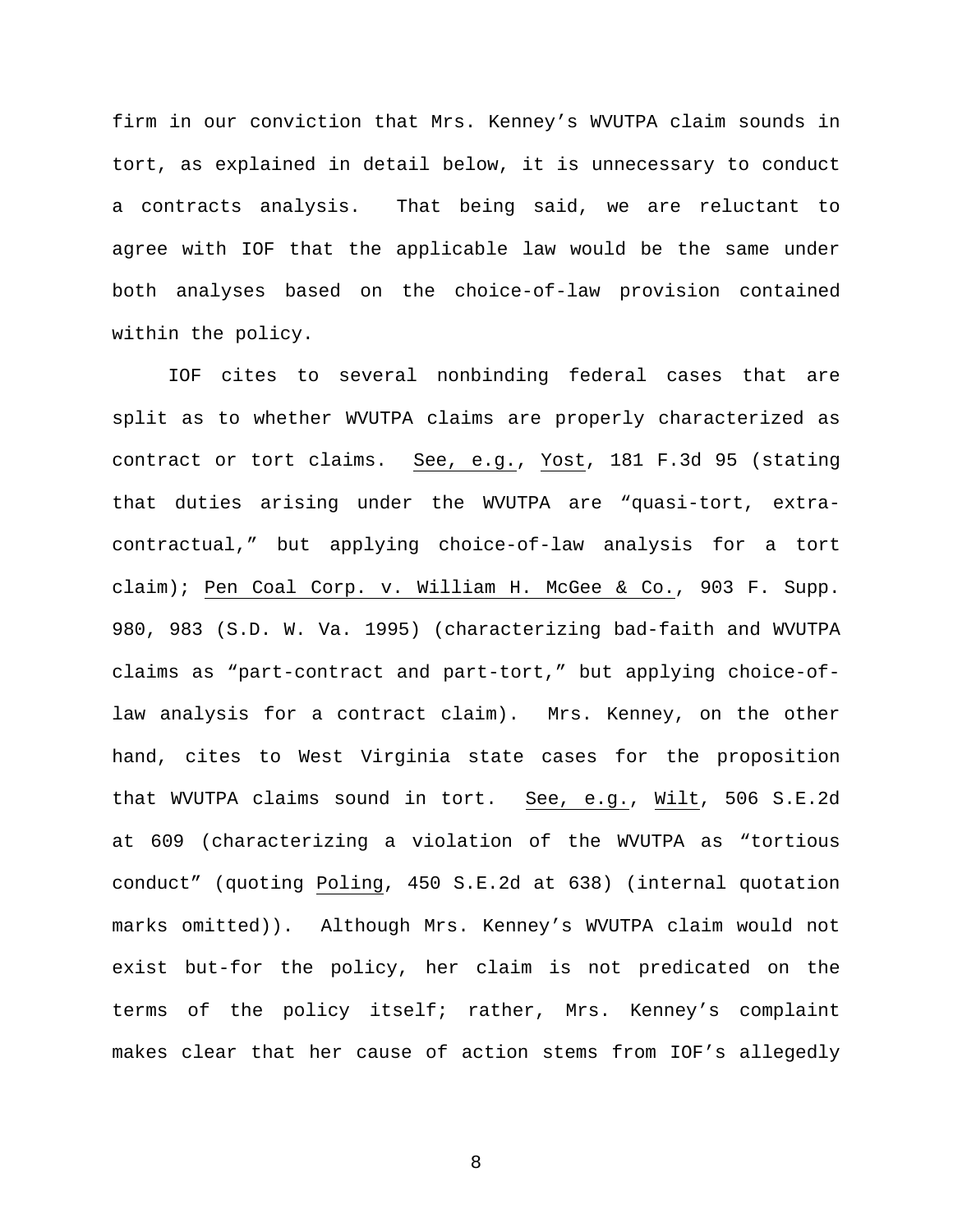bad-faith "handling" of her claim for proceeds on the policy. This distinction is important.

The Supreme Court of Appeals of West Virginia explained the distinction noted above in Wilt. There, injured plaintiffs sued the defendant–insurer in federal court pursuant to the WVUTPA for unfair settlement practices after they were involved in an automobile accident. Id. at 609. The district court then asked the Supreme Court of Appeals of West Virginia to determine the proper statute of limitations applicable to the plaintiffs' claim—one year (for torts) or ten years (for written contracts). Id. In concluding that the plaintiffs' WVUTPA claim sounded in tort, the Wilt court contrasted the facts before it with the facts of Plumley v. May, 434 S.E.2d 406 (W. Va. 1993):

> In <u>Plumley</u>, this Court held that a claim by<br>an insured to recover underinsurance an insured to recover underinsurance benefits from his/her insurance carrier is governed by the statute of limitations applicable to contract actions. That action, as opposed to the [Plaintiffs'] pending claim . . . , involved the direct attempt by an insured to recover policy benefits from the carrier with whom he/she entered into a contract for underinsurance. In contrast to the instant case that was brought to recover damages for unfair settlement practices, Plumley was a direct suit against the insurer to obtain insurance benefits. Given this critical distinction, Plumley is clearly inapposite authority for<br>Plaintiffs' contention that unfair Plaintiffs' settlement claims are contractual in origin.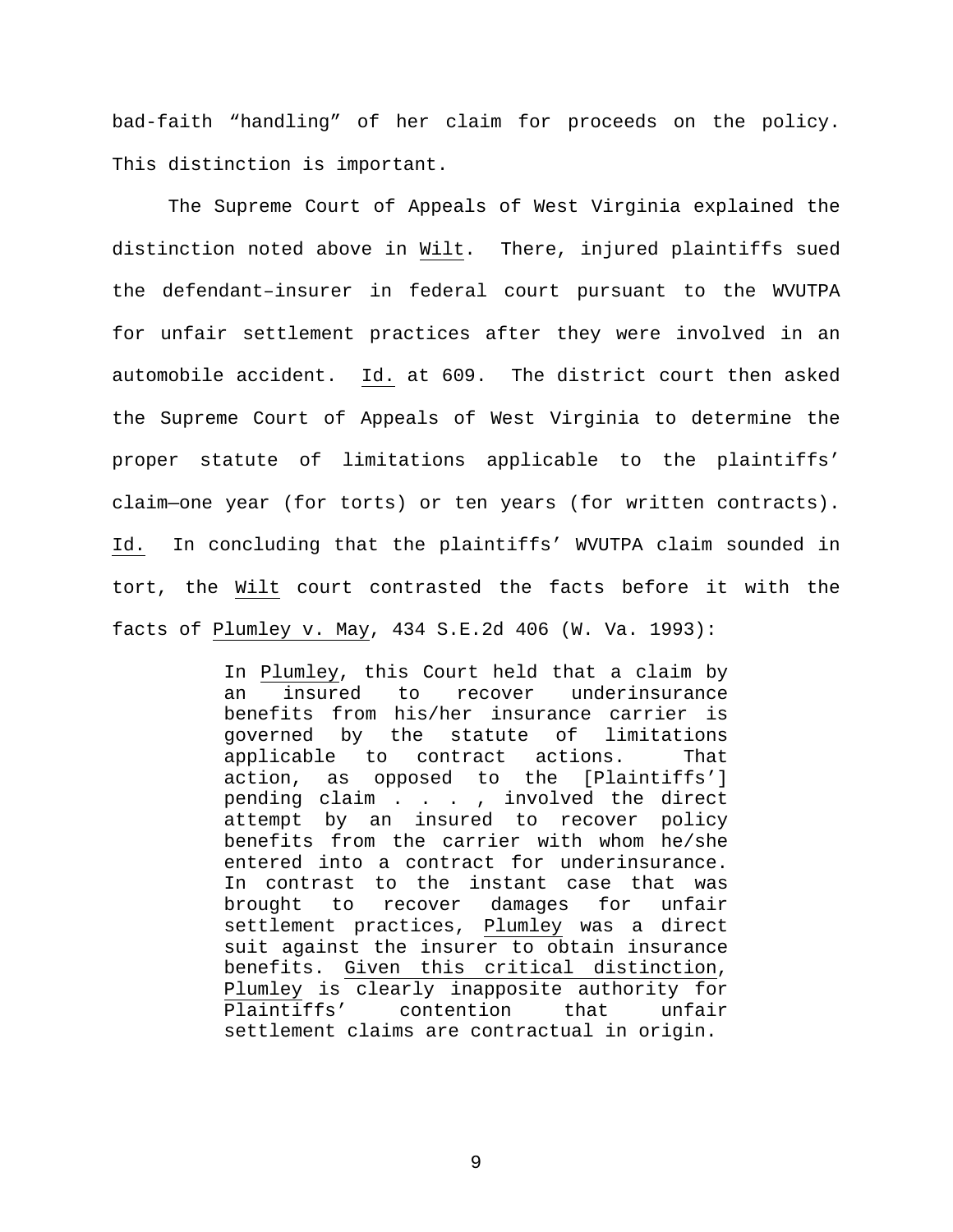Wilt, 506 S.E.2d at 609 (emphasis added) (footnote omitted) (citation omitted).

The Supreme Court of Appeals of West Virginia employed the same reasoning used in Wilt in the analogous case of Hall v. Nichols, 400 S.E.2d 901 (W. Va. 1990). In Hall, the appellants sued their attorney for legal malpractice, and the trial court dismissed the action as time-barred based on the statute of limitations applicable to torts, as opposed to contracts. Id. at 902–03. Despite recognizing that legal-malpractice claims sound in both tort and contract, the appeals court affirmed the lower court and also characterized the action as one in tort. Specifically, the court noted that, "[n]otwithstanding the inclusion of the term 'contractual' in the amended complaint, the essence of the appellants' cause of action is various breaches of duties implied by law and not by contract." Id. at 904. The Hall court employed (and quoted in its entirety) the reasoning from Pancake House, Inc. v. Redmond, 716 P.2d 575 (Kan. 1986), which states:

> Where the act complained of is a breach of specific terms of the contract without any reference to the legal duties imposed by law upon the relationship created thereby, the action is contractual. Where the essential claim of the action is a breach of a duty imposed by law upon the relationship of attorney/client and not of the contract itself, the action is in tort.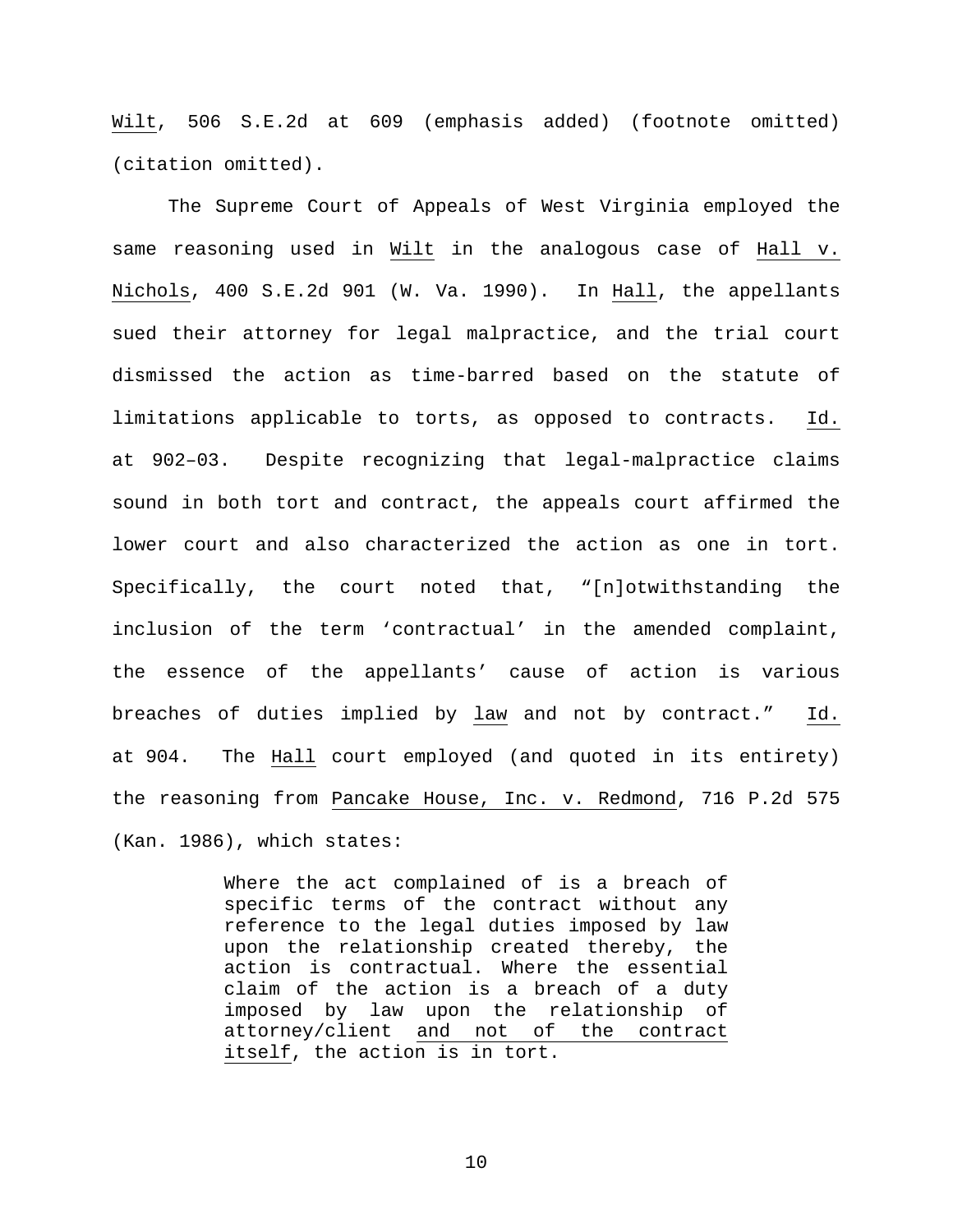Id. at 578 (emphasis added); see Hall, 400 S.E.2d at 904 ("Only when the breach pertains specifically to the 'terms of the contract without any reference to the legal duties imposed by law upon the [attorney/client] relationship . . .' is the cause of action contractual in nature." (alterations in original) (quoting Redmond, 716 P.2d at 578)).

Here, it is uncontested that Mrs. Kenney's claim does not directly involve the policy terms or benefits; as noted above, Mrs. Kenney conceded in her complaint that she "substantially prevailed in obtaining the coverage to which she was always lawfully entitled." Rather, like in Wilt and Hall, Mrs. Kenney's lawsuit is based on IOF's allegedly unlawful "conduct . . . in connection with its handling" of her claim. In other words, notwithstanding the repeated references to the policy (a contract) in the complaint, the "essential claim" underlying Mrs. Kenney's lawsuit is IOF's allegedly tortious conduct. See Hall, 400 S.E.2d at 904 (quoting Redmond, 716 P.2d at 578) (internal quotation marks omitted).

We can further reason that Mrs. Kenney's action is one in tort—as opposed to contract—based on the type of damages available under the WVUTPA and the type of relief prayed for in the complaint. The Wilt court noted that a successful plaintiff suing pursuant to the WVUTPA may recover attorney's fees and punitive damages and, "[because] punitive damages, as a rule,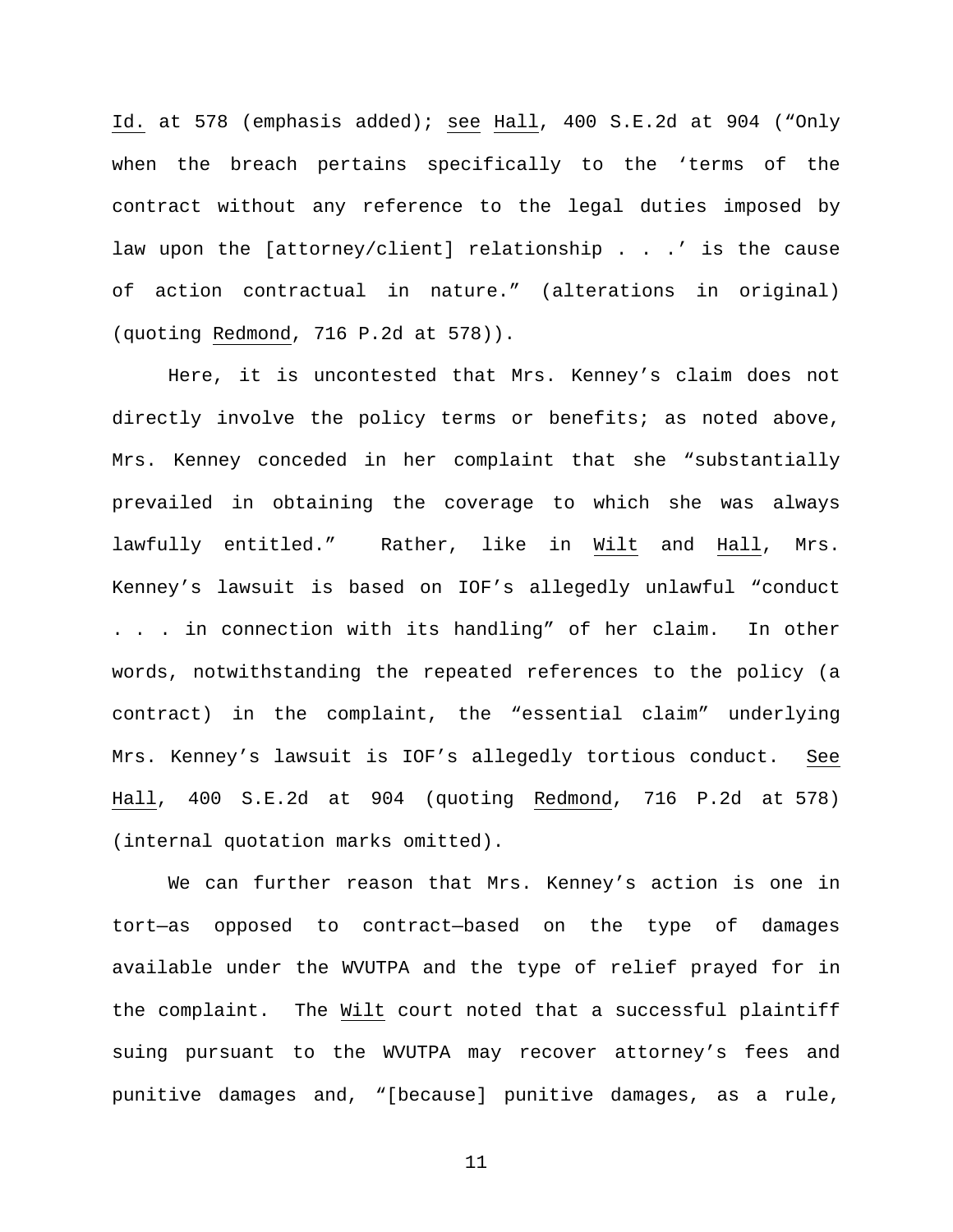are not available in contract cases, the damages awarded in connection with a violation of the [WVUTPA] are clearly not typical of damages awarded in contract cases." 506 S.E.2d at 610 (citation omitted). Here, Mrs. Kenney seeks, among other relief, punitive damages and attorneys' fees and costs. Notably, however, she does not seek damages based on the terms of the policy itself, but instead references the policy only when describing the damages that she incurred "as a result of [IOF]'s improper refusal to honor her claim."

For the foregoing reasons, we hold that Mrs. Kenney's WVUTPA claim sounds in tort and not in contract. We now proceed to determine which state's laws apply to the substantive tort claim.

#### B.

The district court, when it assumed arguendo that Mrs. Kenney's claim sounds in tort, employed the Restatement (Second) of Conflict of Laws ("Restatement") choice-of-law approach and concluded that Virginia law applies. The parties dispute this result: Mrs. Kenney argues that the district court erred by not using the lex loci delicti choice-of-law approach and that West Virginia courts usually apply; IOF, on the other hand, contends that the district court was correct in both its methodology and conclusion. Both parties are justified in their positions: as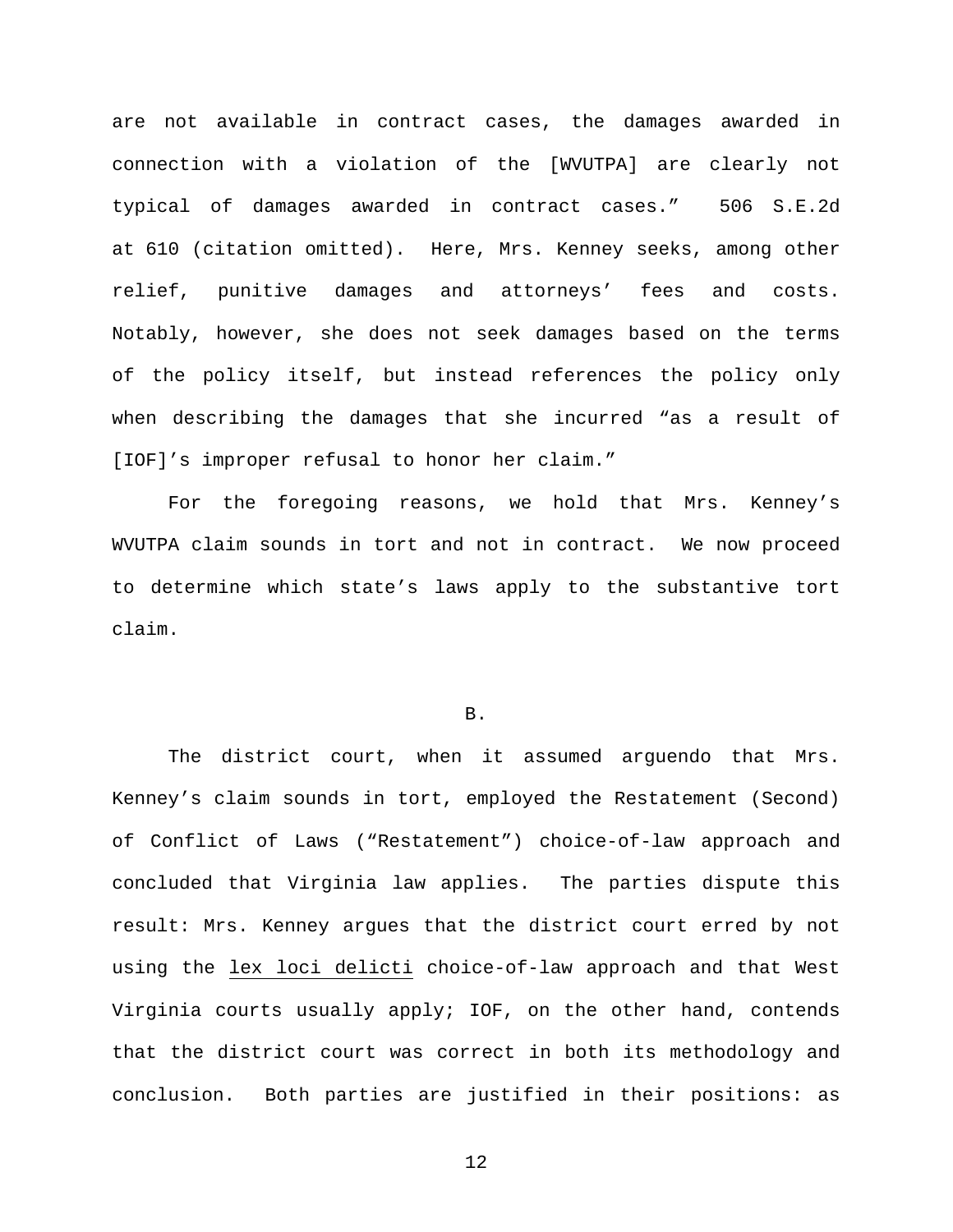noted above, West Virginia traditionally applies the lex loci delicti approach to torts, see Vest, 387 SE.2d at 283, but has in certain circumstances shown a willingness to apply the Restatement approach "to resolve particularly thorny conflicts problems," e.g., Oakes v. Oxygen Therapy Servs., 363 S.E.2d 130, 131–32 (W. Va. 1987).

Regardless, as the proper choice-of-law approach is an issue of state law and, as we explain below, the outcome is the same under either approach, this Court need not determine which approach West Virginia courts would apply here. See Chawla v. Transam. Occidental Life Ins. Co., 440 F.3d 639, 648 (4th Cir. 2006) ("[C]ourts should avoid deciding more than is necessary to resolve a specific case."). Rather, we prefer to leave it up to West Virginia courts to develop West Virginia's law in this fact-intensive area. For the reasons set forth below, we hold that West Virginia law applies pursuant to the lex loci delicti approach and the Restatement approach.

### 1.

Under the lex loci delicti choice-of-law approach, courts apply the "law of the place of the wrong." Although conduct that causes harm can occur in one state and the resulting injury to a plaintiff can occur in another state, "the substantive rights between the parties are determined by the law of the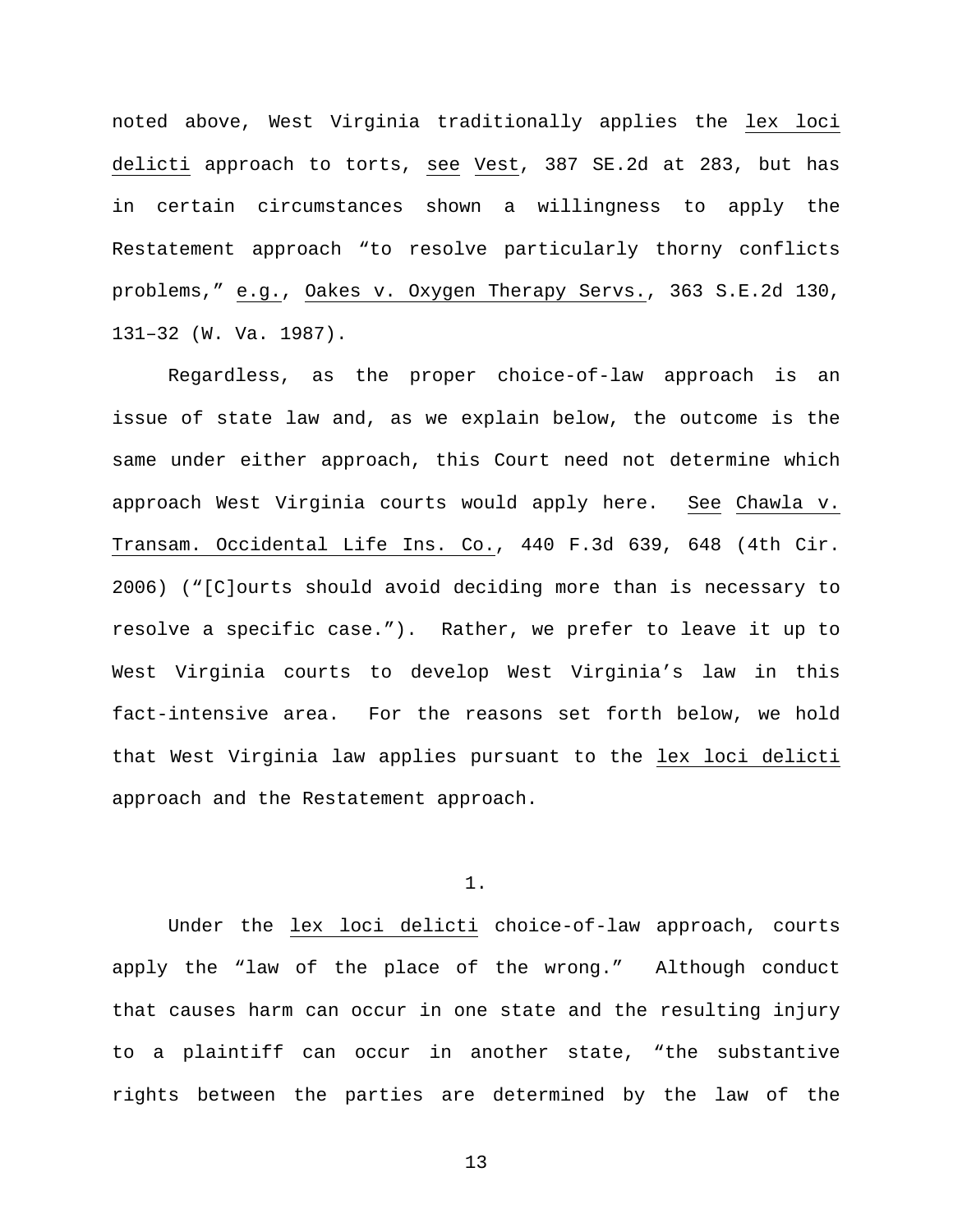place of injury." West Virginia ex rel. Chemtall Inc. v. Madden, 607 S.E.2d 772, 779–80 (W. Va. 2004).

Here, IOF asserts that the effects of its allegedly unlawful conduct (and thus Mrs. Kenney's injury) would have been felt by Mrs. Kenney in Virginia, as the state where the policy was issued and where Mr. Kenney applied for the \$50,000 increase in coverage. This argument rings hollow. The Kenneys moved from Virginia to West Virginia in 2003 and lived there continuously until Mr. Kenney passed away in 2011. Mrs. Kenney filed her claim on the policy with IOF from West Virginia and remains a West Virginia resident. Accordingly, insofar as Mrs. Kenney's cause of action stems from IOF's handling of her claim on the policy and she was a West Virginia resident at all times during resolution of her claim—on September 21, 2011, when she filed the claim with IOF; on November 1, 2011, when she filed a complaint with the Commissioner; and on July 20, 2012, when IOF agreed to pay to Mrs. Kenney the full \$130,000—the injury to Mrs. Kenney undoubtedly occurred in West Virginia, not Virginia. See Yost, 181 F.3d 95 (concluding that "the worry, annoyance, and economic hardship of the delay in receiving compensation" (i.e., the injury) in an unfair-settlement claim is suffered in the state where the plaintiff resides).

Accordingly, we hold that West Virginia law applies to Mrs. Kenney's claim pursuant to the lex loci delicti choice-of-law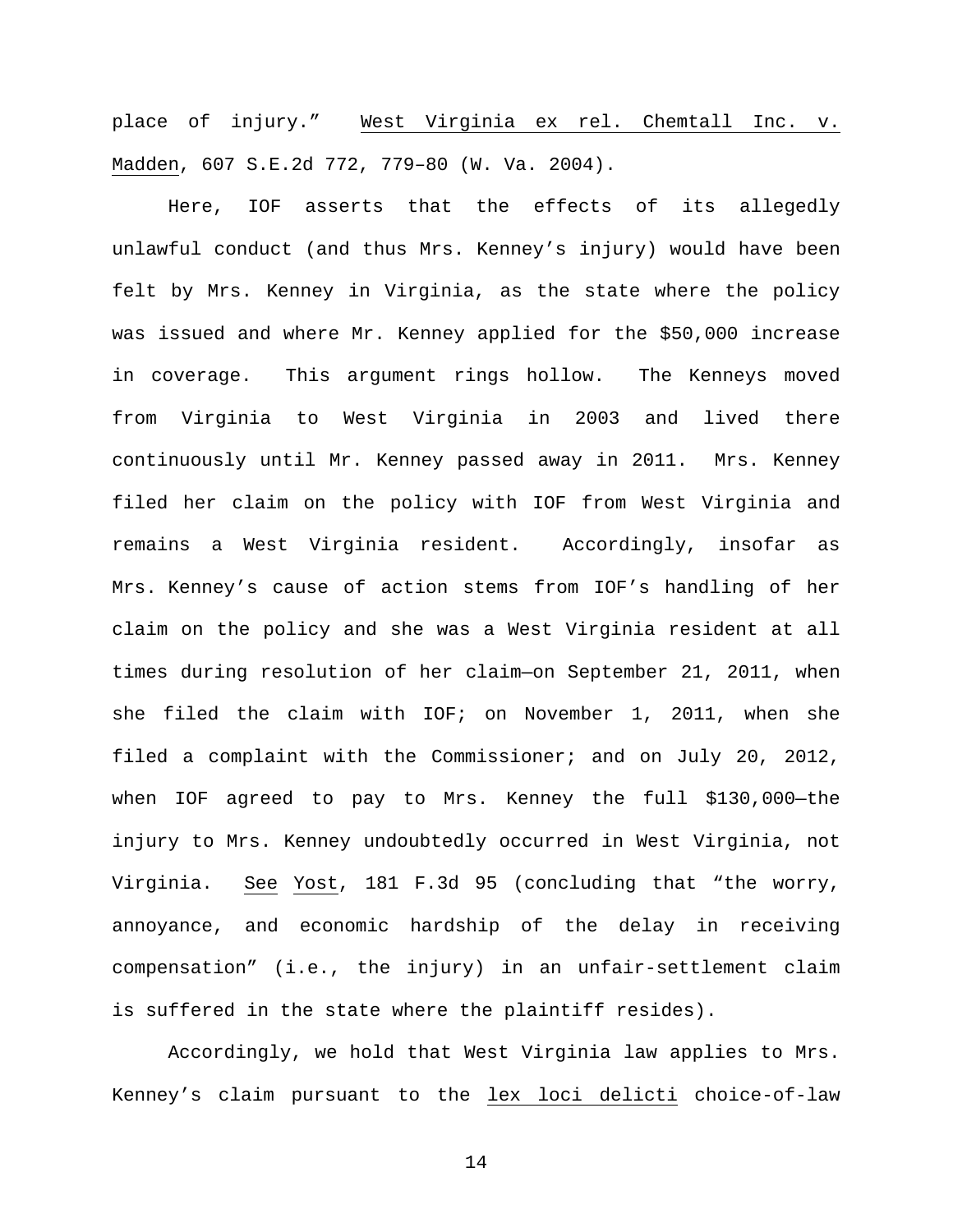approach. We turn now to the Restatement choice-of-law approach that the district court employed.

2.

Section 145(1) of the Restatement provides as follows: "The rights and liabilities of the parties with respect to an issue in tort are determined by the local law of the state which, with respect to that issue, has the most significant relationship to the occurrence and the parties under the principles stated in § 6" (which we explain below). Section 145(2) then lists four contacts to consider when determining the most significant relationship: "(a) the place where the injury occurred; (b) the place where the conduct causing the injury occurred; (c) the domicil, residence, nationality, place of incorporation and place of business of the parties; and (d) the place where the relationship, if any, between the parties is centered." Restatement (Second) of Conflict of Laws § 145(2) (1971).

As determined above in our analysis of the lex loci delicti approach, contact (a) points to West Virginia as the state where the injury to Mrs. Kenney occurred. As to contact (b), despite IOF's contention that "the alleged misrepresentations . . . took place in Virginia," the letter denying the full benefit of the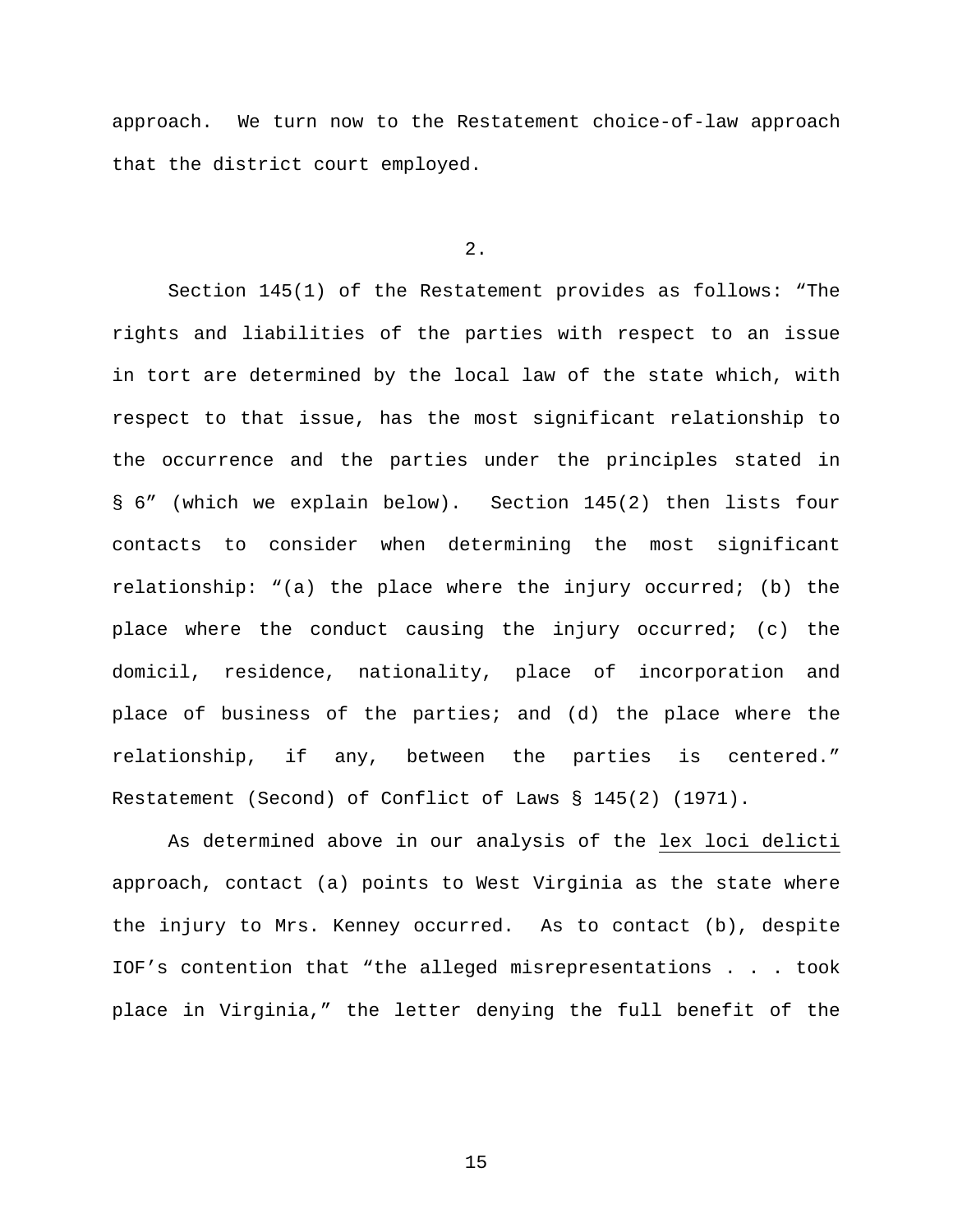policy to Mrs. Kenney was sent (presumably) from IOF's Toronto, Canada office. $4$  As to contact (c), Mrs. Kenney is currently a West Virginia resident and IOF is headquartered in Canada. As to contact (d), even though the relationship between Mr. Kenney and IOF began in Virginia when he first took the policy out in 1984 and later applied for the increase in coverage in 1994, the relationship between Mrs. Kenney—who is the party to the lawsuit—and IOF is centered in West Virginia, where Mrs. Kenney sought to collect, and was denied, policy benefits. In sum, none of the contacts point to Virginia, and three of the four contacts point to West Virginia, with the fourth contact being split between Canada and West Virginia (an outcome that we would expect in a diversity suit).

As stated in section 145(1), the section 145(2) contacts must be analyzed against several factors set forth in section 6, which, inter alia, include: "the relevant policies of the forum"; "the relevant policies of other interested states and

Ξ

<span id="page-15-0"></span><sup>&</sup>lt;sup>4</sup> As previously noted, the parties did not include in the Joint Appendix copies of the letters from IOF to Mrs. Kenney first asserting that the policy was worth only \$80,000 and then subsequently agreeing that Mrs. Kenney should receive \$130,000. See supra note 2. IOF concedes, however, that "[t]he adjusting of Mrs. Kenney's claim occurred mostly in [IOF's] Toronto, Canada office," and there is nothing in the record to indicate that IOF sent letters to Mrs. Kenney from Virginia or otherwise resolved her claim on the policy from Virginia. We also note that neither of the parties has advocated for this Court to apply Canadian law.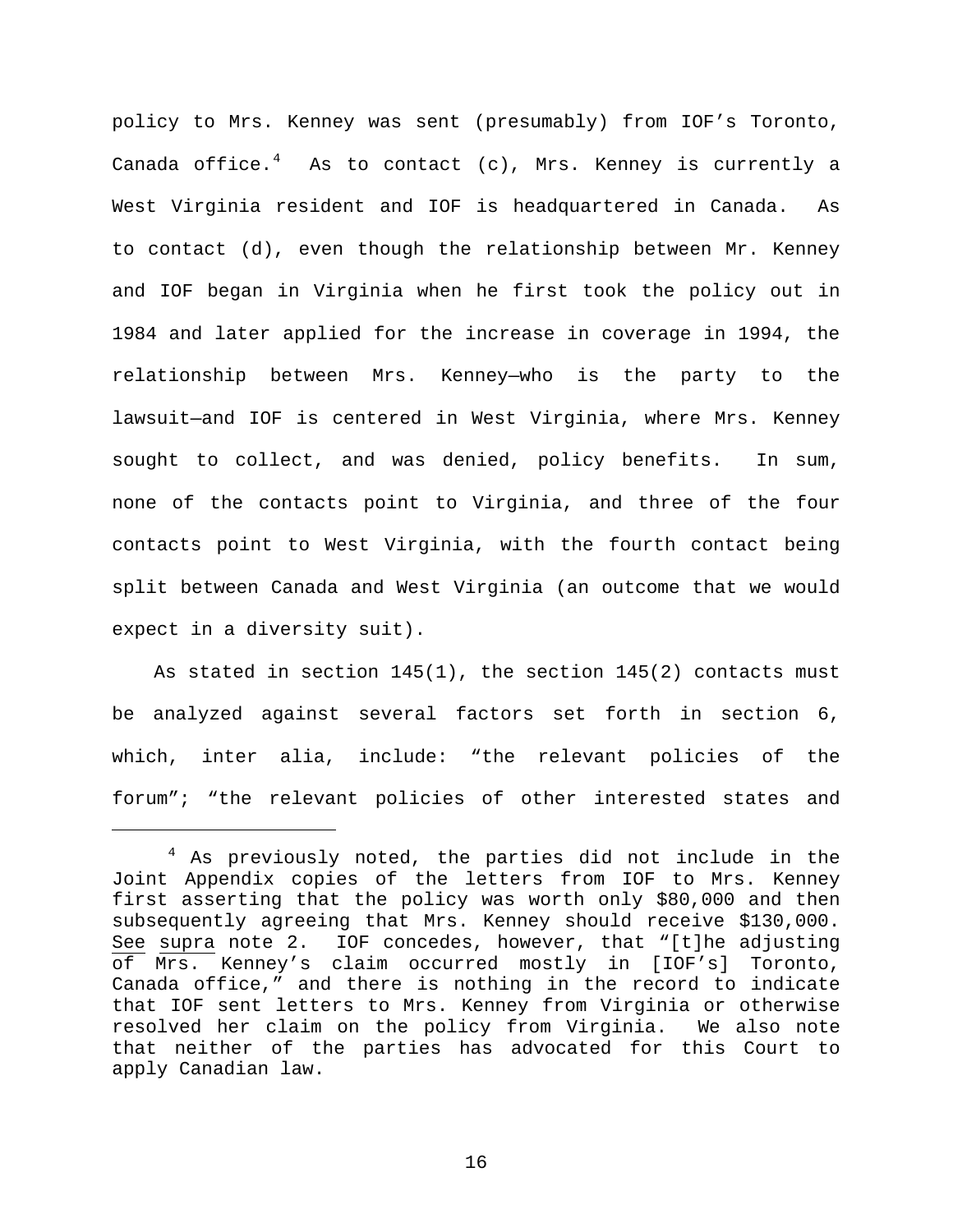the relative interests of those states in the determination of the particular issue"; "the protection of justified expectations"; and "the basic policies underlying the particular field of law." See Yost, 181 F.3d 95 (quoting Restatement (Second) of Conflict of Laws  $\S(6(2)(b)-(e)$  (1971)) (internal quotation marks omitted) (listing the foregoing factors as the "meat of the Restatement test"). IOF argues that, based on Oakes, the section 6 factors lead to applying Virginia law. In Oakes, the plaintiff, a West Virginia resident, worked for a Maryland company pursuant to an employment contract that designated that Maryland law would govern. 363 S.E.2d at 130– 31. The plaintiff was injured on the job in Maryland, filed a Maryland worker's compensation claim, and was subsequently fired. Id. at 131. The plaintiff then sued his former employer in West Virginia state court for retaliatory discharge and argued that, because he was a patient at a West Virginia hospital when he received the news of his discharge, the tort of retaliatory discharge occurred in West Virginia and therefore West Virginia law should apply. See id. The Supreme Court of Appeals of West Virginia applied the Restatement choice-of-law approach and determined that Maryland law applied. In considering the section 6 factors, the Oakes court paid particular attention to the "the protection of justified expectations" factor: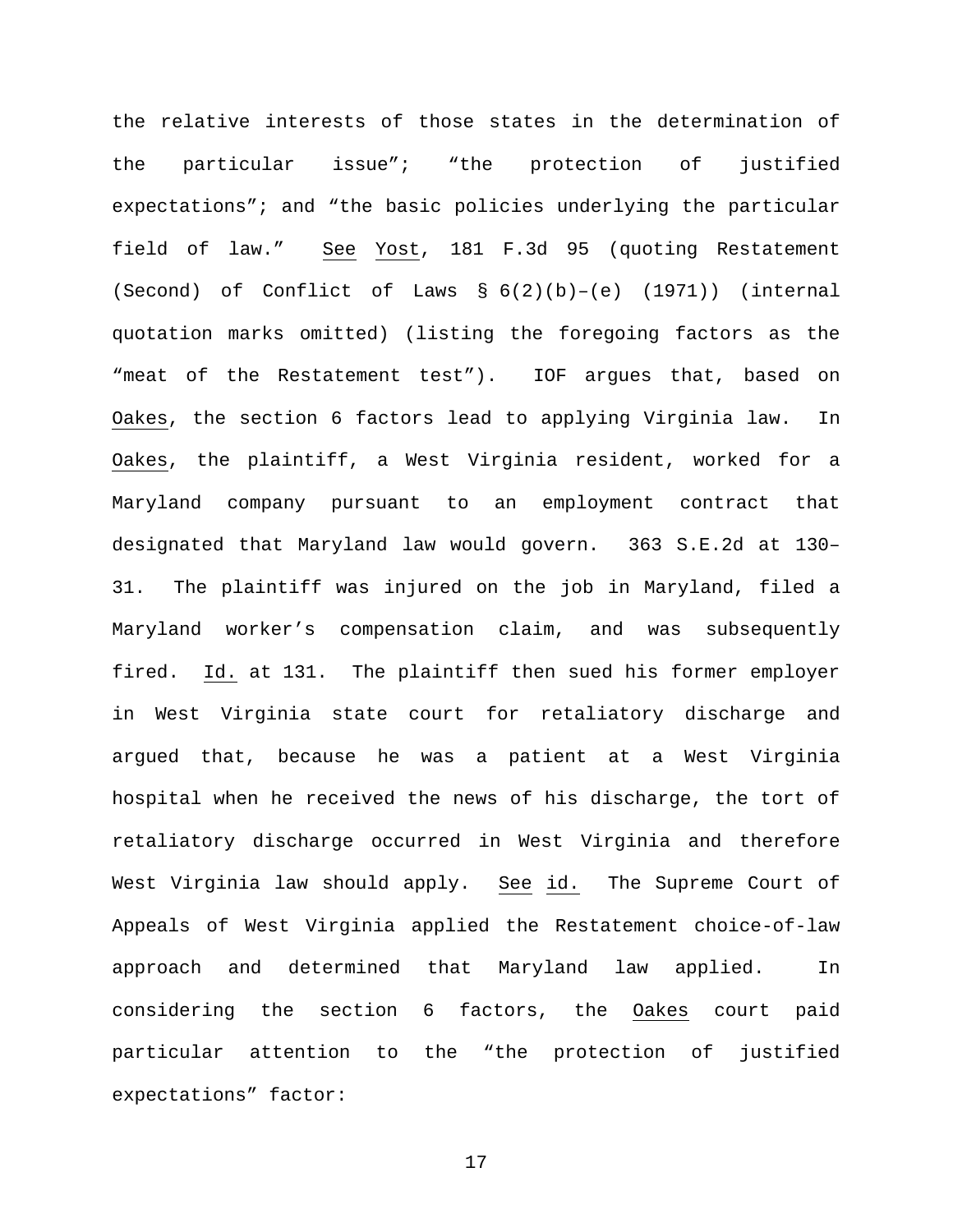The parties specifically agreed in their contract that the employment relationship would be governed by the laws of the State of Maryland. It is mere happenstance that the [plaintiff] was in a West Virginia hospital when he received news of the termination of his employment. [Plaintiff]'s claim for "retaliatory discharge" arises from his filing a Maryland workers' compensation claim and not a West Virginia workers' compensation claim.

Id. at 132. Importantly, the court subsequently stated that, "Had [the plaintiff] filed a West Virginia workers' compensation claim, the criteri[on] of § 6[(2)](b), namely, the relevant policies of the forum, would have become operative." Id.

In contrast to the plaintiff in Oakes, who filed a claim in the nonforum state, Mrs. Kenney filed a claim with the Commissioner in West Virginia—not an analogous entity in Virginia. Thus, the relevant policies of West Virginia are operative, and its public policy should be "vindicated." See id. It is well settled that West Virginia law, and the WVUTPA specifically, allows plaintiffs to recover for unfair settlement practices independent of any claim on a policy or contract. See, e.g., Taylor, 589 S.E.2d at 59–60 (citing Jenkins v. J.C. Penney Cas. Ins. Co., 280 S.E.2d 252 (W. Va. 1981), overruled on other grounds, State ex rel. State Farm Fire & Cas. Co. v. Madden, 451 S.E.2d 721 (W. Va. 1994)) (insurance claims adjuster with whom the plaintiff had no contract may be held personally liable, independent from insurer, pursuant to the WVUTPA); Wilt,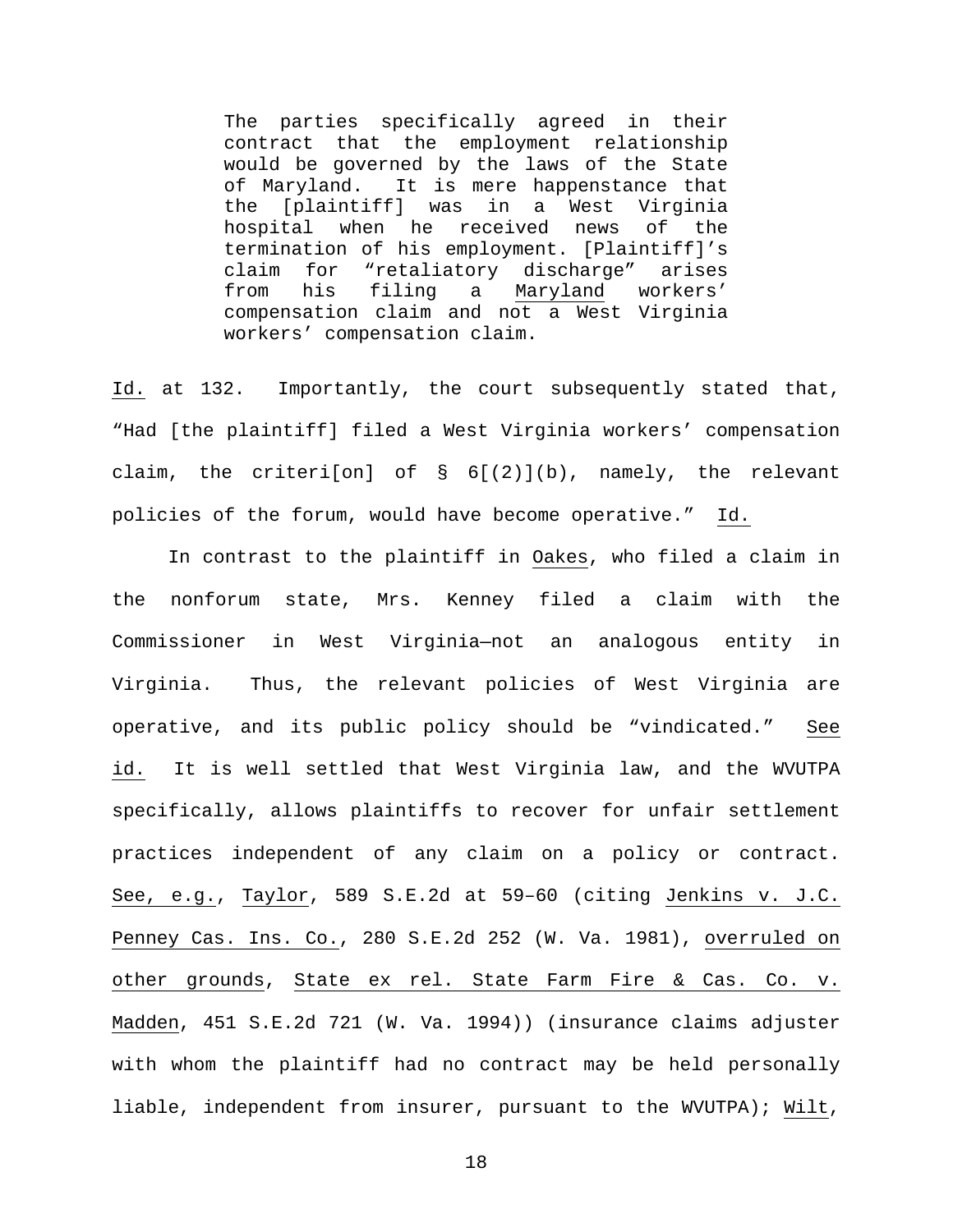506 S.E.2d at 609 (analyzing plaintiffs' WVUTPA claim against insurer where personal-injury award had already been paid following injury). By contrast, courts that have interpreted Virginia's analogous statute—Virginia Code section 38.2-209—have declined to recognize a separate cause of action in tort for bad-faith dealing over an insurance contract. See, e.g., A & E Supply Co. v. Nationwide Mut. Fire Ins. Co., 798 F.2d 669, 676 (4th Cir. 1986); Adolf Jewelers, Inc. v. Jewelers Mut. Ins. Co., No. 3:08-CV-233, 2008 WL 2857191, at \*5 (E.D. Va. July 21, 2008) (citing U.S. Airways, Inc. v. Commonwealth Ins. Co., No. 03-587, 2004 WL 1094684, at \*9 (Va. Cir. Ct. May 14, 2004)); see also Taylor, 589 S.E.2d at 60 n.10 ("Unlike West Virginia, the majority of states do not recognize a right to bring a private cause of action under their unfair claim settlement practices statutes.").

IOF argues that "[t]he mere fact that Virginia's laws may differ slightly from, or be less favorable [to Mrs. Kenney] than, West Virginia's law does not support a refusal to apply Virginia law in this case." Aside from the fact that not a single section 145(2) contact points to Virginia—thus rendering the section 6 factor regarding "the relevant policies of other interested states and the relative interests of those states in the determination of the particular issue" a nullity—the difference between West Virginia's law and Virginia's law is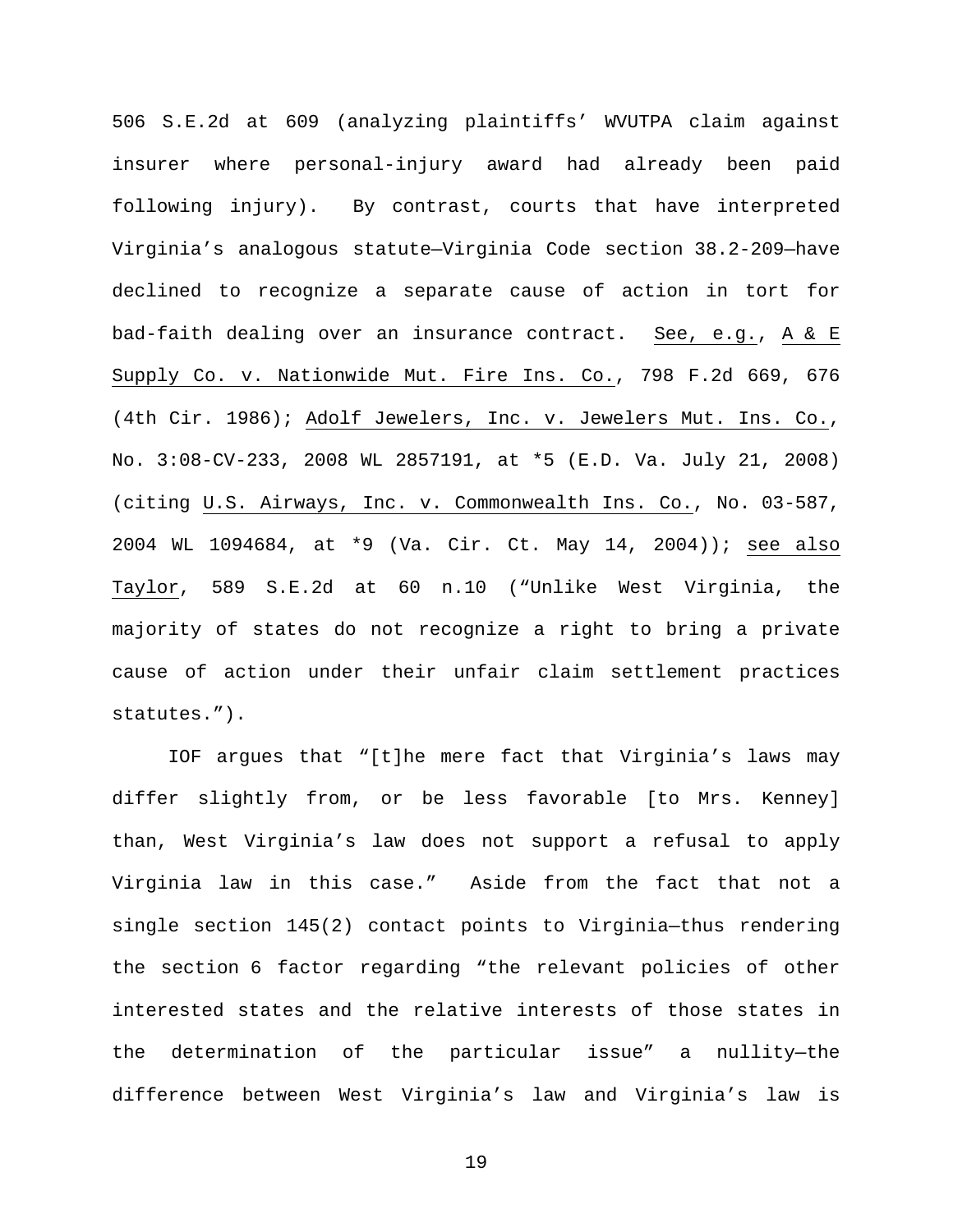substantial and a far cry from trivial: one state's law allows Mrs. Kenney's cause of action to proceed and the other state's law does not.

West Virginia courts "have long recognized that comity does not require the application of the substantive law of a foreign state when that law contravenes the public policy of [West Virginia]." Paul v. Nat'l Life, 352 S.E.2d 550, 556 (W. Va. 1986) (reversing, on public policy grounds, the lower court's decision to apply Indiana's law as the law of the place of injury because it conflicted with West Virginia's law pertaining to the same subject matter); see Yost, 181 F.3d 95 (stating the following when analyzing the basic policies in the relevant field of law: "The purpose of laws like WVUTPA is to ensure fair play by insurance companies. . . . [T]he character of such laws is protectionist. In other words, West Virginia's law is designed as it is in order to protect the citizens of West Virginia." (citing Poling, 450 S.E.2d at 637)). Accordingly, even assuming that the majority of the section 145(2) contacts point to Virginia law—which, as analyzed above, they do not—West Virginia's favoritism toward laws that align with its own public policy trumps any comity to Virginia's law. See Paul, 352 S.E.2d at 556.

For the reasons set forth above, we hold that West Virginia law applies to Mrs. Kenney's claim pursuant to the Restatement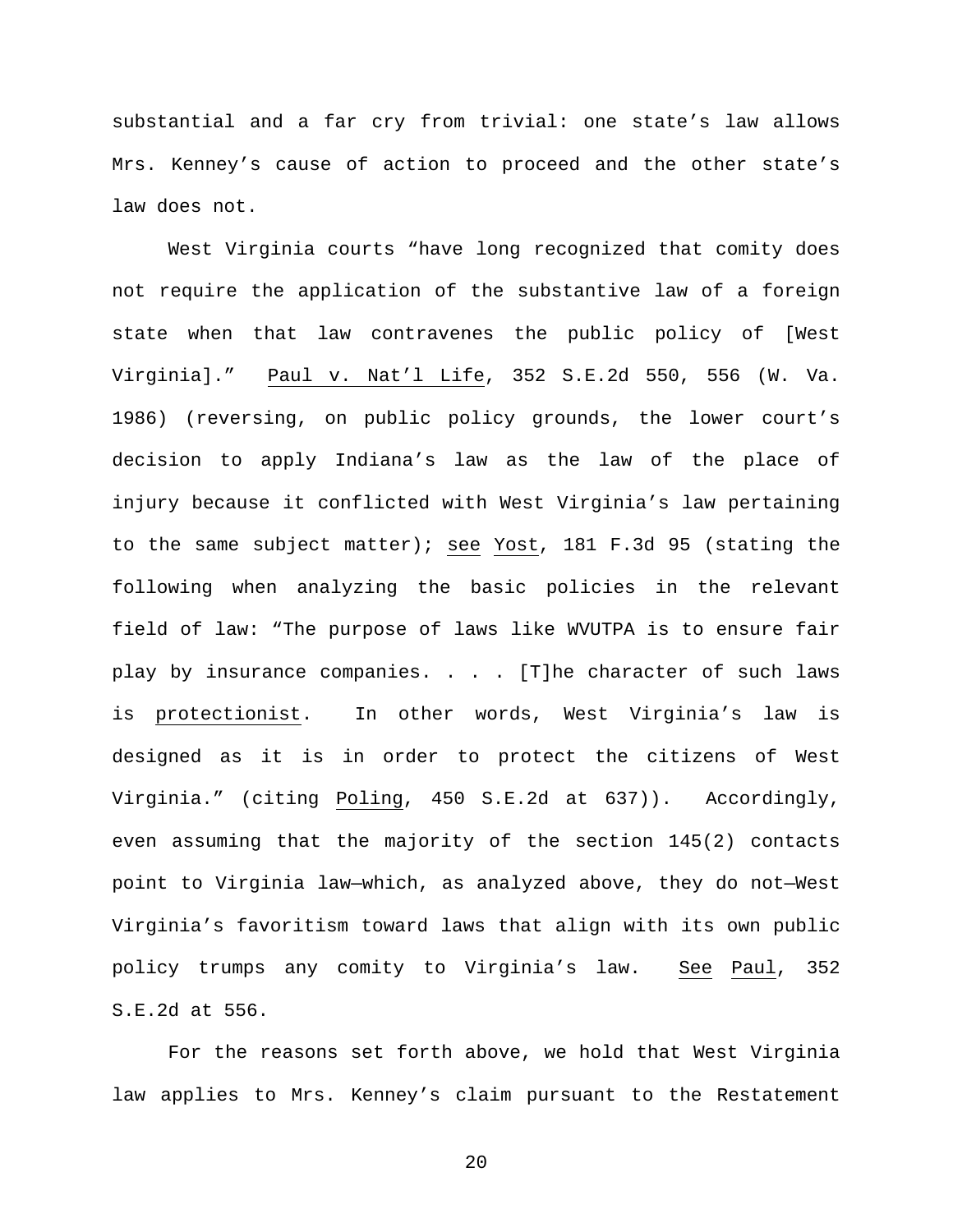choice-of-law approach. The district court therefore erred in determining that Virginia law applies.

# C.

Finally, we consider whether Mrs. Kenney's complaint states a claim upon which relief can be granted pursuant to West Virginia law. See Fed. R. Civ. P. 12(b)(6). We note that IOF's motion to dismiss, its opposition to Mrs. Kenney's motion for reconsideration, and its brief on appeal, each focus nearly exclusively on resolving the issue of which state's law applies and on arguing that Mrs. Kenney's complaint failed to state a claim pursuant to Virginia law. Indeed, IOF's motion to dismiss is captioned, "Defendant's Motion to Dismiss Based on Virginia Law." (Emphasis added.) IOF never contends, however, that Mrs. Kenney's complaint would also fail to state a claim upon which relief can be granted should West Virginia law apply; consequently, IOF waived any such argument. See Mayfield v. Nat'l Assoc. for Stock Car Auto Racing, Inc., 674 F.3d 369, 376-77 (4th Cir. 2012).

Insofar as the Supreme Court of Appeals of West Virginia has previously entertained questions regarding an action brought pursuant to the WVUTPA against an insurer subsequent to settlement, where the cause of action was limited to "unfair settlement practices," see Wilt, 506 S.E.2d at 609, we hold that